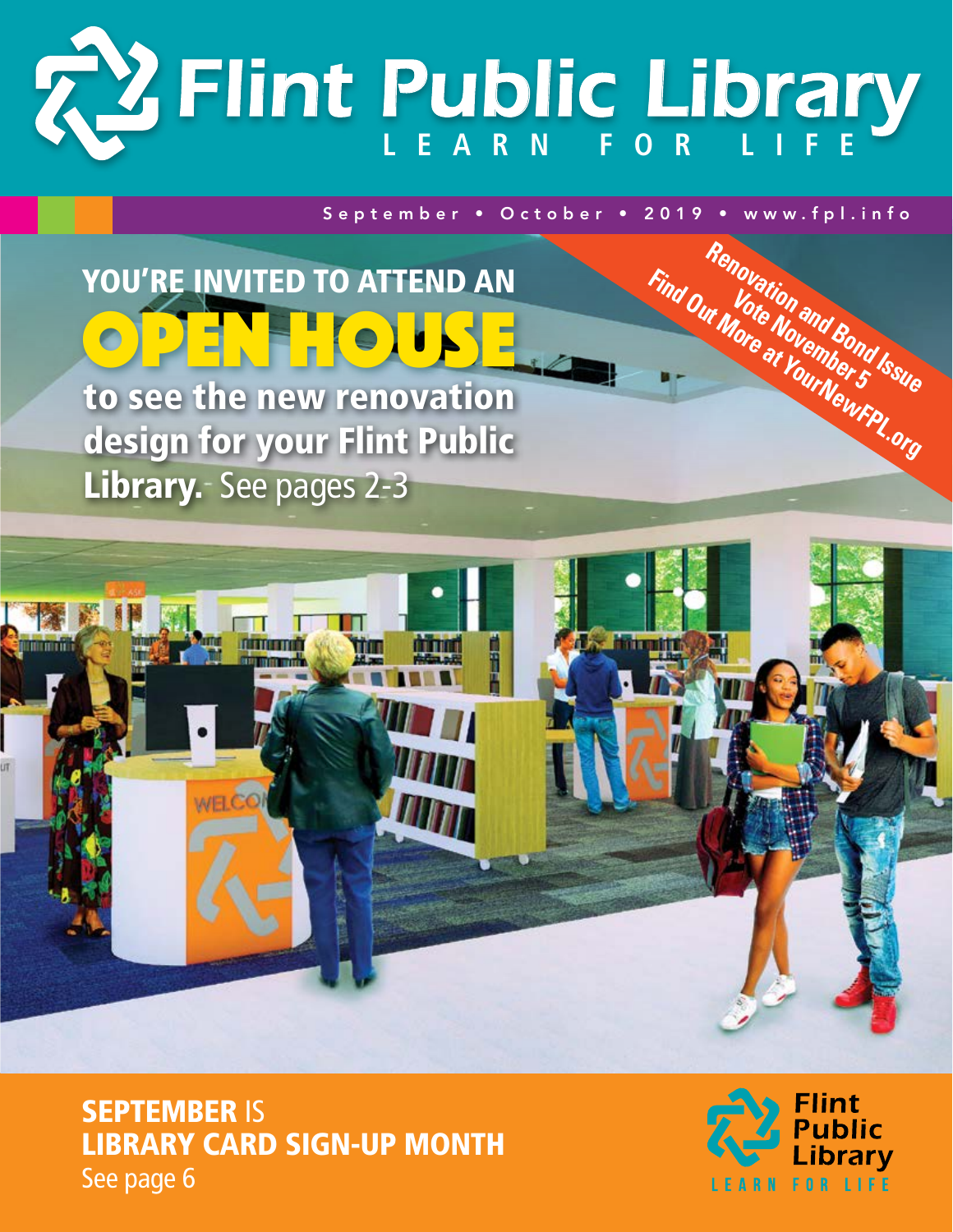

# **MILLAGE RENEW**

## Please Vote November 5!

Flint Public Library is seeking a **millage renewal** and support of a **12-year bond** on the November 5 City of Flint ballot. You will need to vote separately on each ballot measure. We encourage you to learn about **both** measures in advance of the vote.





## Millage Renewal

The first measure is the renewal of a 2 mill operating millage that provides money to maintain the Library's current programs and services. Although we are located on the Cultural Center Campus, we do not receive any money from the Arts & Cultural Enrichment millage that passed in 2018. If this millage is not renewed, the Library will receive less tax money and will need to reduce its budget and services accordingly.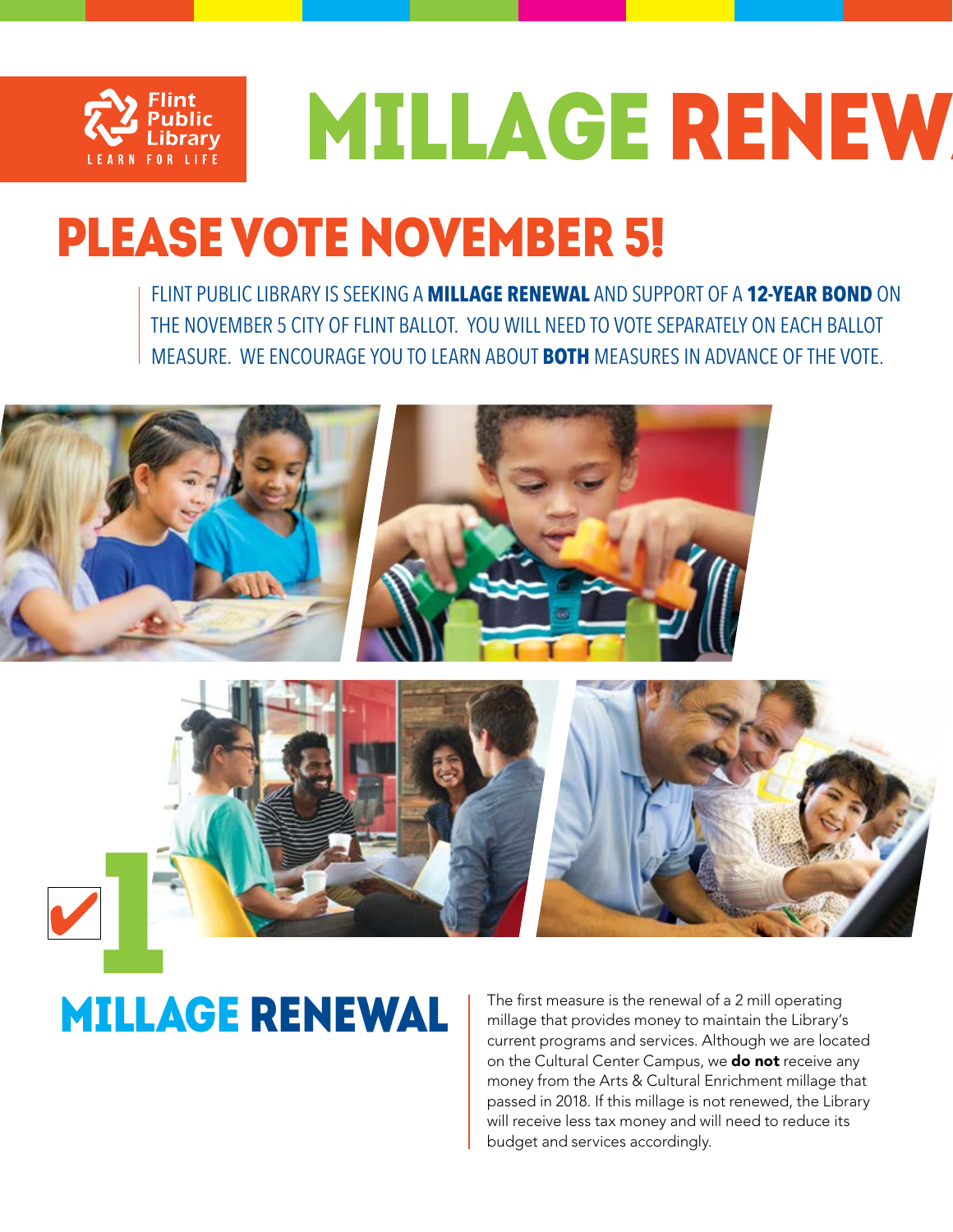# AL AND BOND ISSUE





The second measure is a 12-year bond to help pay for a completely renovated Library building. The Library is the only building on the Cultural Center Campus that is owned entirely by the residents of Flint. The Library building and its systems are 60 years old. Major renovation is needed to keep the building working. Our board has adopted a renovation plan that is more cost-effective than building a new building. The total cost is approximately \$27.6 million.

Generous donors are prepared to pay for more than half the cost of the project. The 12-year bond will provide the remainder of the funds needed for this project.

## Important Features of the Renovated Library

The entire interior of the Library will be renovated. Significant changes include:

- Doubling our children's learning space
- Doubling our digital learning space, including three tech-rich classrooms
- 66% more space for local history and genealogy, including a storage vault
- 15 meeting rooms and 4 classrooms
- Making an additional 16,000 sq. ft. available to the public
- Making the building more accessible for people with disabilities

## See Your New FPL!

Architects will be previewing the design with the public prior to the November 5 vote. Please drop in during one of these open houses to see the design, explore a 3D flythrough, and ask any questions you might have.

All open houses will be held at Flint Public Library (1026 E. Kearsley Street).

- Thursday, September 19: 6-7:30pm
- Tuesday, October 1: 6-7:30pm
- Tuesday, October 29: 1-2:30pm
- Tuesday, October 29: 6-7:30pm

*Sign language interpreter on site, if you need other services please call the Library.*

## VOTE NOVEMBER 5 | FIND OUT MORE AT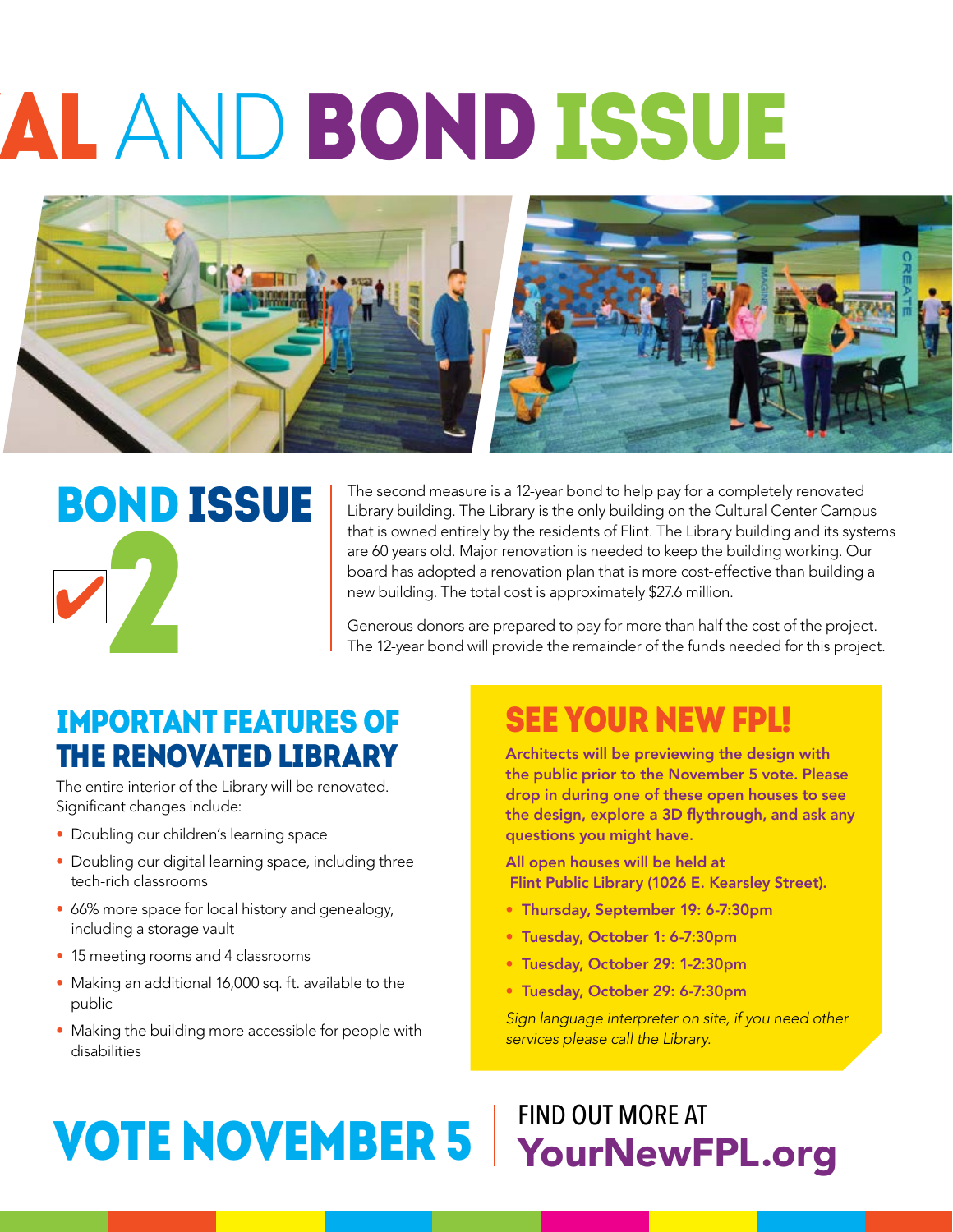### Children's Learning Place





## **Bookie Babies-First Stories-Ages Newborn to One Year**

#### **Tuesday, October 1, 8, 15, 22, 5:30pm**

Share finger play, rhyming and expression with your little one. Parents learn storytelling techniques and enjoy Baby Yoga together for healthy beginnings.

#### **Register, call 810.249.2569.**

**Every child ready to read**  Talking  $\star$  Singing  $\star$  Reading  $\star$  Writing  $\star$  Playing.

## **Bookie Babies-Second Steps-Ages One to Two Years Old**

**Tuesday, November 5, 12, 19, 26, 5:30pm Register, call 810.249.2569.**

**Every child ready to read** 

Talking  $\star$  Singing  $\star$  Reading  $\star$  Writing  $\star$  Playing.

## **Super Saturday Story Time, 1pm**

A traditional story time for the family with an emphasis on helping children build reading skills. Tap & Tell (every other week) is technology exploration for young children. Tell-a-Tail welcomes real live dogs who love to listen to children practice their reading skills.

| <b>DATE</b>         | <b>TYPE</b>         | <b>THEME</b>                     |
|---------------------|---------------------|----------------------------------|
| <b>September 7</b>  | Tap and Tell        | School                           |
| September 14        | <b>Traditional</b>  | Summer                           |
| <b>September 21</b> | Chalk the Walk      |                                  |
| <b>September 28</b> | <b>Traditional</b>  | <b>Hello and Goodbye</b>         |
| <b>October 5</b>    | Tap and Tell        | Hispanic Heritage                |
| <b>October 12</b>   | <b>Traditional</b>  | Animal Friends - Quilt Craft 2pm |
| <b>October 19</b>   | <b>Tap and Tell</b> | <b>National New Friends Day</b>  |
|                     |                     |                                  |

## Tell-A-Tail: Have a Bow-Wow Time Reading to a Dog!

#### **September 14 and October 12, 1pm**

Choose a favorite book and Read aloud to real live dogs trained to listen.

## Little Explorers: **Sensory Exploration for Ages 1-4**

#### **Saturday, September 21 and October 19, 12pm**

Come get messy with us as we explore our five senses! We will have a variety of sensory stations with activities such as sand, water, play-doh, and more! Dress accordingly, as clothes may get dirty. This is a program for young children, 1-4yrs., with parental supervision. We will also offer a Baby-Centered play area with age appropriate baby toys and activities.

### Braille Story Walk– **Saturday, September 7, 2pm**

Families take a walk with your hands as Braille Story Walk adventure highlights 3 books for a story time pleasure. Book titles in the braille Story Walk: Anywhere Farm by Phyllis Root; Caps for Sale by Esphyr; If you Give a Moose a Muffin by Laura Numeroff. Books will be in braille and sight language for everyone's enjoyment. Check the Children's Learning Place for details.

## **Kids Quilt Craft**

**Thursday, October 12, 2pm** In conjunction with the Quilt exhibit. Learn and create your own quilt square.





#### **September 14, 28 October 19**

**September 14** - Decorate pencils and make a pencil holder

**September 28** Simple Machines

**October 19** - Sound

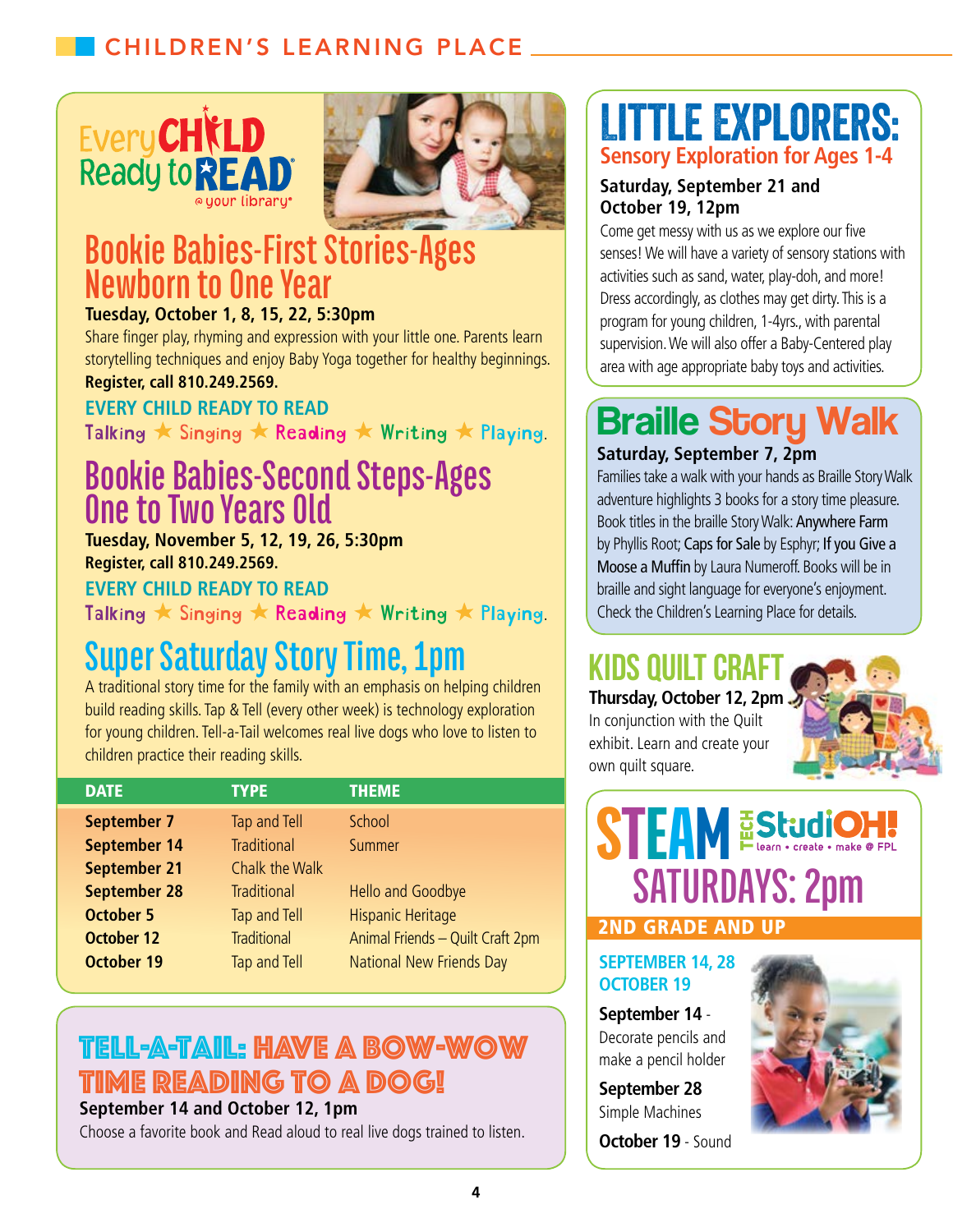## **CHALK** The Walk! **ALLOON TWIST**

**Saturday, September 21, 1-4pm; FRONT SIDEWALK (Rain – in Downstairs Mtg Rm)** 

Children of all ages can draw their favorite pictures on the Library's sidewalks. Pictures will be judged in age-based categories and winners will receive prizes. Enjoy fun with balloon twist 2-3pm!

#### tap•ol•o•gy **Elementary through High School**

#### **Thursday and Friday, October 24 and 25, 9am**

Interested classrooms sign-up at tapology.org Elementary and high school students from Flint Public Schools will discover the world of tap dance. **REGISTER: see website: http://www.tapology.org or call Tapology @ 810.787.0197 to register.**

## **Family Zombie jamboree: Dress in Costume and Join the Party!**

#### **Saturday, October 26, Noon-4pm**

Join us for a Family Zombie Jamboree! We will have fun activities for the whole family, Face Painting, Crafts, Sensory Play, Zombie Photo Booth and Costume Exchange. Every half hour a special guest Grand Marshal will read a story, and on the hour they will lead our Zombie Parade around the building. All children under 16 will receive a Free book!

## **TEENZONE**

## **Teen Writers Workshop**

**Tuesday, September 10 and 24, October 8 and 22, 4:30pm**

Ages 12-17 come join instructor Connor Coyne for creative writing exercises, peer sharing and feedback by other writers your age. Writing, reading and discussion of writing at each meeting!

## **EStudiOH!** GAME DESIGN **Ages 12-17**

**Saturday, October 5, 12, 19 and 26, 3-4:30pm**

Learn the basics of designing video game levels and start building your own Mario-style platform game. No computer coding experience needed.

**Call 810.249.2569 to register. Must have a valid Flint Public Library Card to register.**

## SATURDAYS WITH STEVE: **MINECRAFT@FPL EStudiOH:**

#### **Ages 10-17**

#### **Saturday, September 7, 14, 21 and 28, 3-4:30pm**

Meet up with fellow Minecraft adventurers to build and survive in unique and exciting worlds. There will be different game modes and themes each time to challenge players of all skill levels. Players at any skill level are welcome to join in!



**Call 810.249.2569 to register. Must have a valid Flint Public Library Card to register.**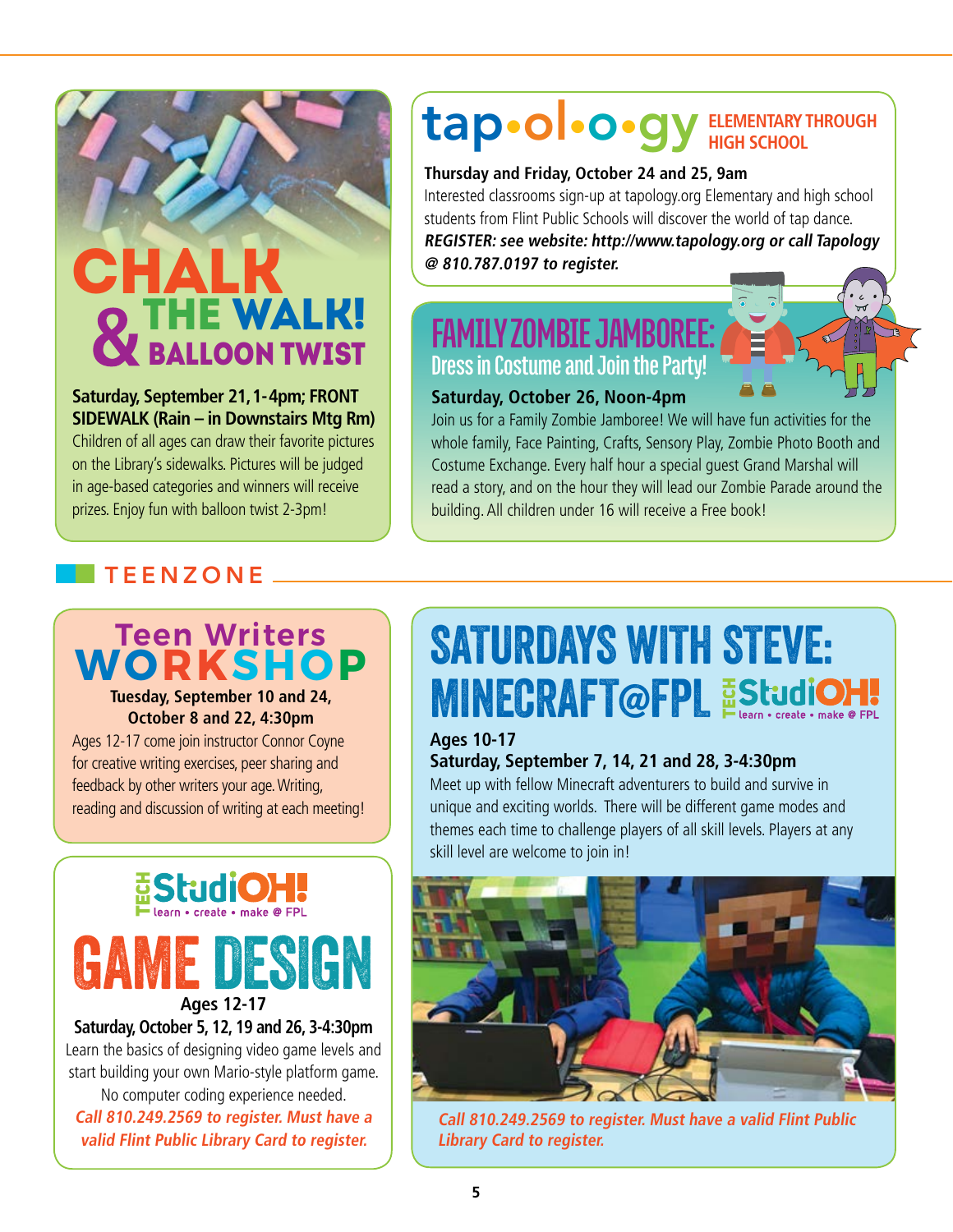

## **Teen Author Forum with Dr. Mona Hanna-Attisha author of What the Eyes Don't See**

#### **Thursday, October 17, 10am High School classrooms please call to register, 810.249.2569**

In collaboration with MI Humanities Council, MI READ program. The 2019-20 Great Michigan Read is presented by Michigan Humanities and supported by national, statewide, and local partners, including the National Endowment for the Humanities and The Meijer Foundation.

## **Poetry After Hours with Semaj Brown**



**September 27, 6pm**

Poet, author, playwright, dramatist, educator and

spoken word artist, Semaj Brown will perform works from her latest collection, **Bleeding Fire:** 

**Tap the Eternal Spring of Regenerative Light,** accompanied by Dr. James Brown on the Arborlune.



## Fiction Only Book Club



#### **Wednesday, September 18, 12pm**

**There There** by Tommy Orange Orange's shattering novel follows twelve characters from Native communities, all traveling to the Big Oakland Pow Wow and all connected to each other in ways they may not yet realize. Together, this chorus of voices tells of the plight of the urban Native American, grappling with a complex and painful history, with an inheritance of beauty and spirituality, and heroism.



#### **Wednesday, October 16, 12pm Widows of Malabar Hill** by Sujata Massey In the early 1920s, Bombay's only female lawyer is investigating a suspicious will on behalf of three Muslim widows living in full purdah when the case takes a turn toward the murderous. The award-winning author brings us an atmospheric new historical mystery with a captivating heroine who is driven by personal tragedy to protect the rights of women.

## **S h o w Y o u r C a r d a n d S a v e ! September is Library Card Sign-Up Month!**

**Show your library card and save at participating businesses.**

**List of participating businesses available online or at the library.**

> **A joint partnership with the Genesee District Library.**

## Booked for Lunch Michigan

Bring your lunch and hear a Michigan author talk about their work.

#### **Thursday, September 5, 1pm**

Saladin Ahmed will talk about his book, **Abbott**, at1pm. While investigating police brutality and corruption in 1970s Detroit,





journalist Elena Abbott uncovers supernatural forces being controlled by a

secret society of the city's elite. Book sales and signing at

### **Thursday, October 3, 1pm**

12:30pm

Lisa Ludwinski will talk about her book, **Sister Pie: The Recipes and Stories of a Big Hearted Baker in Detroit: A**



**Baking Book**. At Sister Pie, Lisa Ludwinski and her band of sister bakers are helping make Detroit

sweeter one slice at a time from a little corner

pie shop in a former beauty salon on the city's east side.

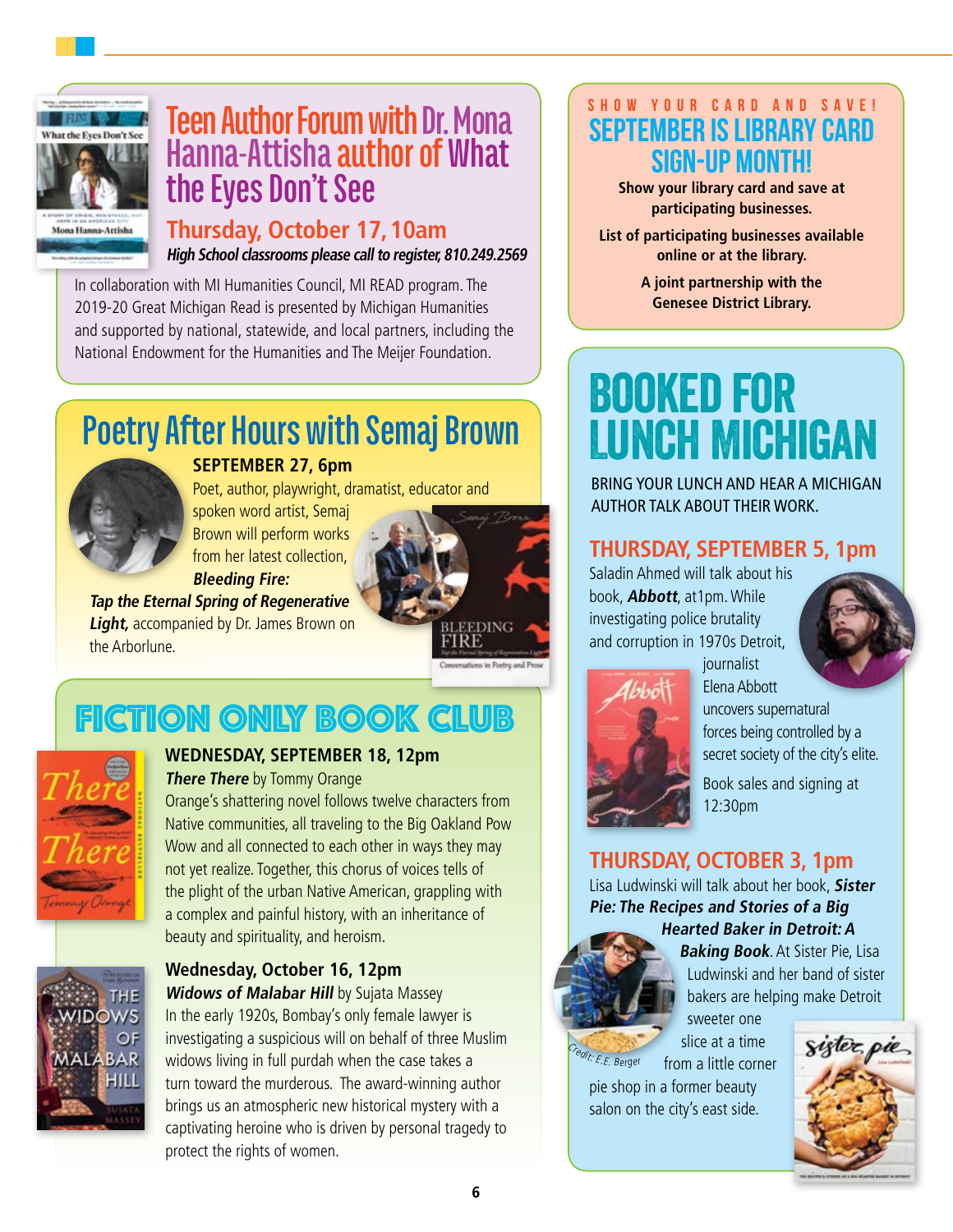## Ask a Lawyer

**Wednesday, September 18, 6pm** Housing and Landlord/Tenant Rights with the Legal Services of Eastern Michigan



## El Ballet Folklórico Estudiantil

#### **Saturday, October 5, 2pm**

Let's Celebrate National Hispanic Heritage Month! Hear youth mariachi students and experience a dramatic reading of The Woman Who Outshone the Sun "La mujer



que brillaba aún más que el sol" a poem by Alejandro Cruz Martinez with audience participation. National Hispanic Heritage Month, September 15-October 15, recognizes the contributions made and the important presence of Hispanic and Latino Americans in the United States.



El Ballet Folklórico Estudiantil is dedicated to preserving the Mexican culture and enriching children's lives through dance, music, and education. It has been the leader providing Hispanic cultural programs in Michigan for over 25 years.

## **30th Flint African American Quilters Exhibit <u>THURSDAY-SATURDAY,</u> October 10-12**



(Part of the Flint Festival of Quilts) 30th Annual Exhibit of the Flint African American Quilters Guild "Looking Back, Going Forward"

**October 10, 11am-8pm October 11, 9am-6pm October 12, 9am-6pm October 12 at 2pm (Free)** 

Juanita Yeager, quilt maker, educator and curator, creates whole cloth quilts using watercolor pigment painted on

silk broadcloth. Ms. Yeager has been quilting since 1983 and began teaching quilting in 1990. Her art has been exhibited in solo and group. Quilt Presentation co-sponsored by Delta Sigma Theta Sorority, Inc., Flint Alumnae Chapter.

## **Genealogy Research for Beginners**

**October 19, 9:30am-12:30pm**  Learn the basics to begin your family history search in collaboration with the Flint

Genealogical Society. In the Genealogy area.

Register, call 810.249.2569.



#### **Virtual Reality Experience Wednesday, October 23, 6-7:30pm**

Visit our TECHStudiOH! and see the digital world like never before! Learn how to use the equipment and try your first virtual reality experience – street tours, roller coasters, painting and more.

Ages 18+ call 249.2569 to register. Must have a valid Flint Public Library Card to register.

### **Armchair Traveler Tuesdays, 12:15pm**

Take a visual vacation. Bring your lunch and see a travelogue film!



#### **Chess for Everyone! Saturday, September 7, 21, October 5, 19, 3-5:30pm**

All ages and skill levels welcome.



### **Friends of the Flint Public Library Book Drop-Off**

**Saturday, September 7 & October 5, 10am-Noon** At the FPL garage. Time to go through your books, CDs, vinyl, DVDs and donate them to the library. Get a receipt for your donation.

## **Friends of the Flint Public LIBRARY USED BOOK SALE 2 Friends**

Books galore; children's, mystery, science fiction, romance, special priced books and more.

Also shop our collection of CDs, DVDs and vinyl.

**WEDNESDAY, OCTOBER 16, Friends ONLY Night,** 

**5-7:30pm**, new members may join at the sale. Used Book Sale Public Sale Days:

- ✔ **Thursday, October 17, 2-7pm**
- ✔ **Friday, October 18, Noon-5pm**
- ✔ **Saturday, October 19, 10am-5pm a bag of books for \$5**